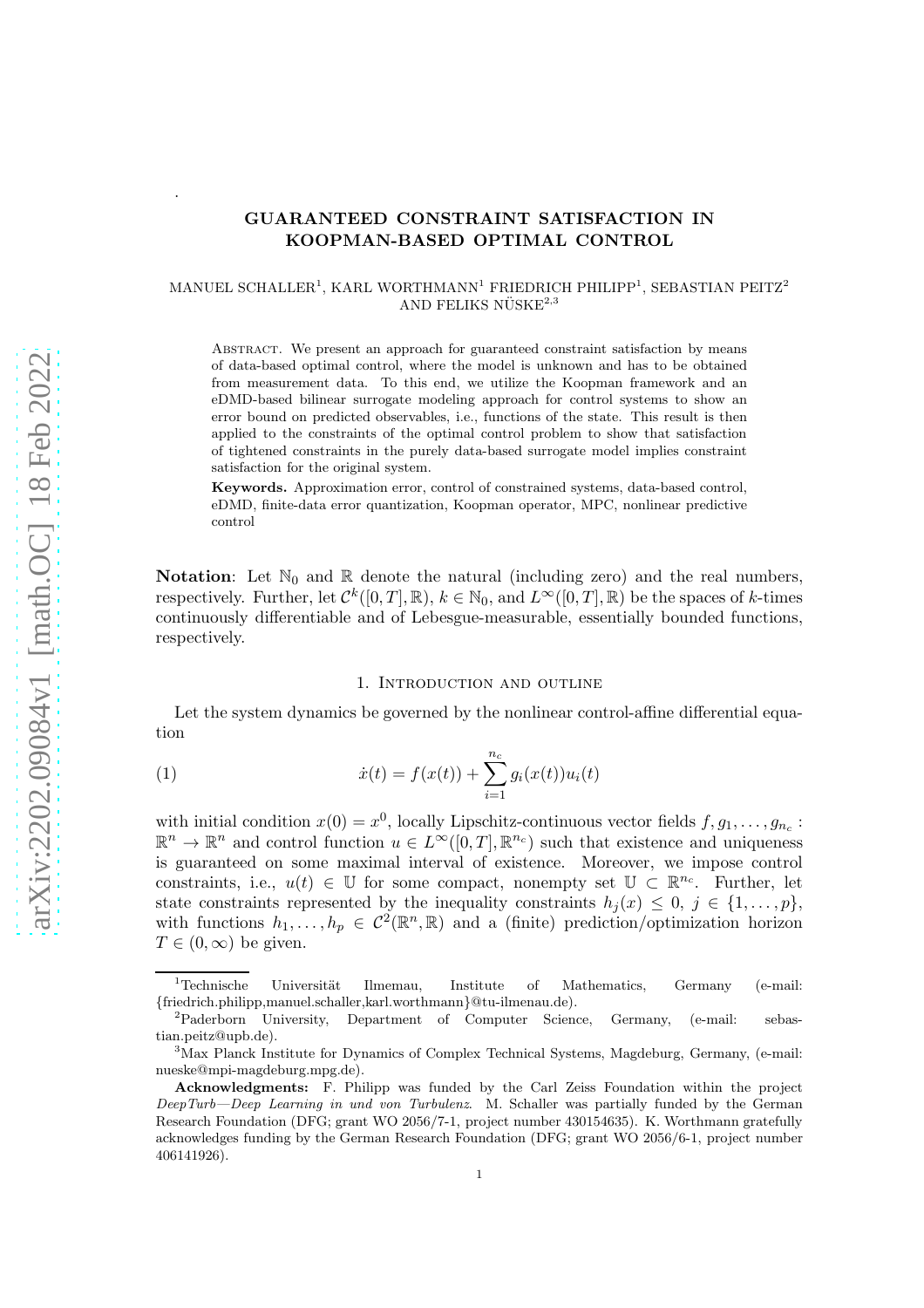For initial value  $x^0 \in \mathbb{R}^n$ , a control function u is said to be *admissible* if and only if  $u \in \mathcal{U}_T(x^0)$ , where

$$
\mathcal{U}_T(x^0) \triangleq \left\{ u \in L^{\infty}([0,T], \mathbb{R}^{n_c}) \middle| \begin{array}{l} u(t) \in \mathbb{U} \\ \exists ! \, x(\cdot; x^0, u) \text{ on } [0,T] \end{array} \right\}.
$$

Then, for continuous stage cost  $\ell : \mathbb{R}^n \times \mathbb{R}^{n_c} \to \mathbb{R}$  suitably encoding some control objective, we might consider the Optimal Control Problem

<span id="page-1-1"></span>(OCP) Minimize<sub>u\in\mathcal{U}\_T(x^0)</sub> 
$$
\int_0^T \ell(x(x^0, u), u(t)) dt
$$

subject to the system dynamics [\(1\)](#page-0-0), the initial condition  $x(0; x^0, u) = x^0$  and, for  $j \in$  $\{1, \ldots, p\}$ , the state constraints

<span id="page-1-0"></span>(2) 
$$
h_j(x(t; x^0, u)) \leq 0 \quad \forall t \in [0, T].
$$

We call a pair  $(u, x(\cdot; x^0, u))$  *feasible* if  $u \in U_T(x^0)$  and the state constraints [\(2\)](#page-1-0) are satisfied for all  $j \in \{1, \ldots, p\}$ .

Optimal control problems are widely applied in practice to determine optimal solutions to mathematically-described decision problems, see, e.g., the textbook [\[25\]](#page-10-0) and [\[36,](#page-10-1) Section 8] for numerical solution methods. Moreover, OCPs also play a predominant role in optimization-based control techniques like Model Predictive Control where the (infinite-dimensional) optimization Problem [\(OCP\)](#page-1-1) on an infinite-time horizon, i.e.,  $T =$  $\infty$ , is approximately solved by solving [\(OCP\)](#page-1-1) at each instant with the current state as initial value, see, e.g., the monographs  $[36, 15]$  $[36, 15]$  and  $[10]$  w.r.t. MPC for continuous-time systems.

While optimal control based on models derived from first principles is nowadays well established, data-driven control design is becoming more and more popular – in particular, if only measurement data is available. However, guaranteed satisfaction of the state constraints [\(2\)](#page-1-0) for all  $i \in \{1, \ldots, p\}$  remains challenging. In particular, there is lack in rigorous error estimates depending on the amount of employed data points.

1.1. Constrained data-based control with guarantees. In this paper, we propose an approach based on recently-derived error estimates [\[32\]](#page-10-2) for control-affine systems governed by ordinary (and/or stochastic) differential equations to successfully accomplish this task. To this end, we proceed as follows.

Firstly, we briefly recap the Koopman framework in the introductory paragraph of Section [2](#page-3-0) to reformulate the state constraints  $(2), i \in \{1, \ldots, p\}$ , using the infinitedimensional Koopman operator  $\mathcal{K}_u^t$ ,  $t \in [0, T]$ . This yields the equality

<span id="page-1-3"></span>(3) 
$$
(\mathcal{K}_u^t h_j)(x^0) = h_j(x(t; x^0, u))
$$

and, thus, allows to evaluate the imposed state constraints as illustrated in Figure [1.](#page-2-0) The constraint function  $h_j$  plays the role of a so-called *observable*.

Secondly, in Subsection [2.1,](#page-3-1) we recall the extended Dynamic Mode Decomposition (eDMD) – a widely applied numerical scheme – to derive a data-based finite-dimensional approximation  $\tilde{\mathcal{K}}_u^t$  of the Koopman semigroup  $\mathcal{K}_u^t$  governing the dynamics of the surrogate observable

<span id="page-1-2"></span>(4) 
$$
\tilde{h}_j(t) = \tilde{h}_j(t; x^0, u) := (\tilde{\mathcal{K}}_u^t h_j)(x^0)
$$

to approximate  $h_j(x(t; x^0, u)) = (\mathcal{K}_u^t h_j)(x^0)$ . Here, we make two *errors*: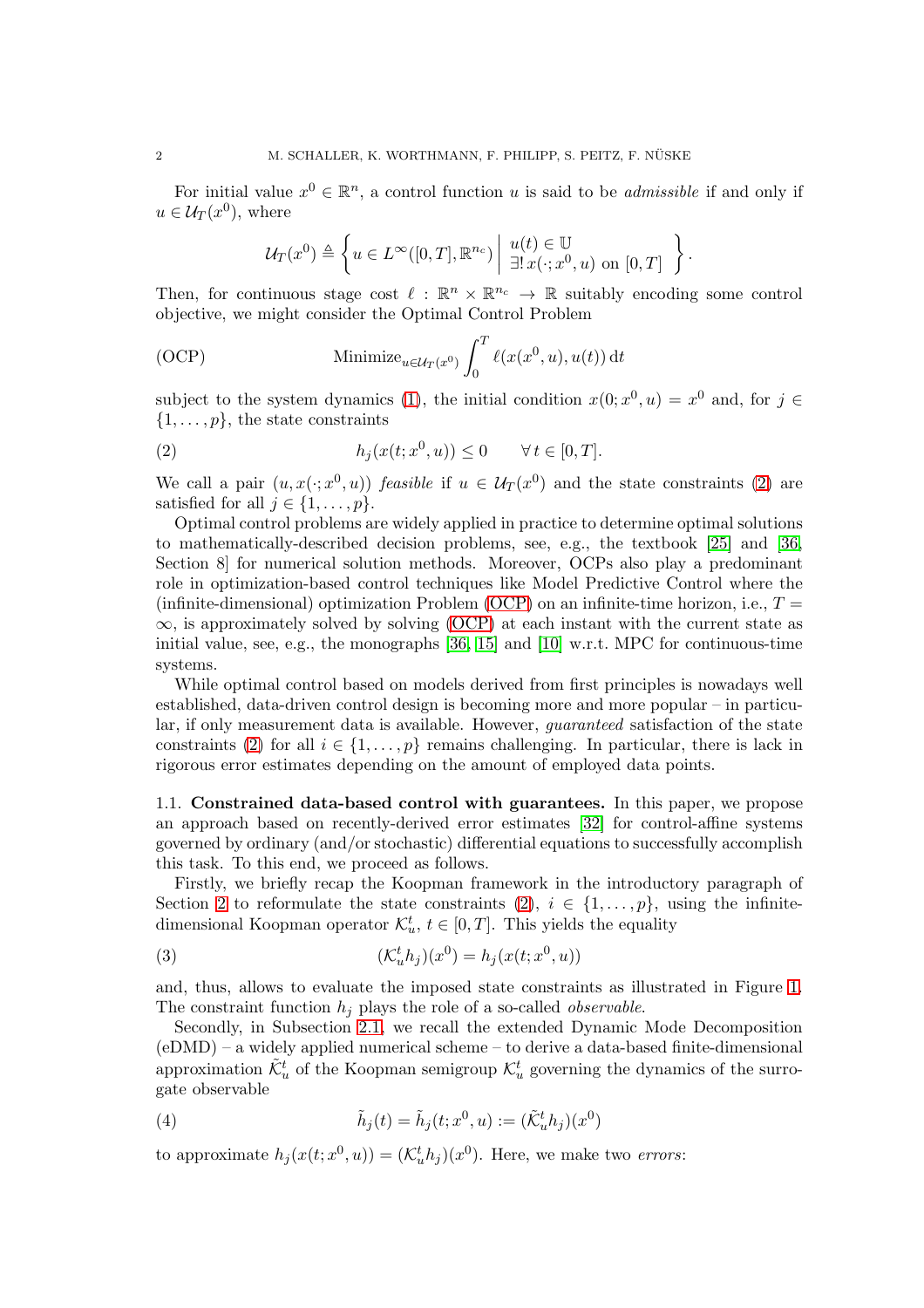

<span id="page-2-0"></span>Figure 1. Schematic sketch of the Koopman framework.

- One for the projection on the finite dictionary, which can be estimated, e.g., based on techniques well-known for finite-element methods, see, e.g., [\[4,](#page-9-2) [35\]](#page-10-3). This error decays with increasing size of the dictionary.
- The other error can be estimated for uncontrolled ordinary differential equations depending on the number  $m$  of the identically-and-independently distributed (i.i.d.) data points using  $[39]$ <sup>[1](#page-2-1)</sup>. The respective error estimates are generalized to the control setting in [\[32\]](#page-10-2) using ideas from [\[33\]](#page-10-5) such that a bilinear surrogate model is obtained. This error decays with an increasing number of data points.

If the data is drawn i.i.d. and hence subject to randomness, it is clear that the approximation error can only be assessed via probabilistic estimates, that is, for a tolerance  $\varepsilon > 0$  and a probability level  $\delta \in (0,1)$  there is a minimal amount of data such that

<span id="page-2-3"></span>(5) 
$$
\mathbb{P}\left(|h_j(x(t; x^0, u)) - \tilde{h}_j(t; x^0, u)| \leq \varepsilon\right) \geq 1 - \delta.
$$

In other words, if we compute a control  $u$  such that the propagated observable along  $(4)$ satisfies the tightened constraints

(6) 
$$
\tilde{h}_j(t; x^0, u) \leq -\varepsilon
$$

then by means of the above error estimate, the state constraint [\(2\)](#page-1-0) is ensured with probability at least  $1 - \delta$ . Hence, feasibility of the pair  $(u, x(t; x^0, u))$  is guaranteed with probability  $1-\delta$ . Let us highlight that, contrary to the popular DMD with control approach proposed by [\[21\]](#page-10-6), which yields linear surrogate models of the form  $Ax+Bu$ , i.e., the control enters linearly, numerical simulation studies indicate that bilinear surrogate models are better suited if control and state are coupled, see Subsection [3.3](#page-8-0) and [\[32,](#page-10-2) Section 4] and also the preliminary studies presented in [\[14,](#page-9-3) [33,](#page-10-5) [5\]](#page-9-4). Another key feature of the bilinear approach is that the state-space dimension is not augmented by the number of control inputs, which counteracts the curse of dimensionality in comparison to the more widespread approach introduced in [\[21\]](#page-10-6).

Furthermore, the idea of using the constraint function as an observable is inspired by that pursued in  $[29, Section 2.5]^2$  $[29, Section 2.5]^2$  $[29, Section 2.5]^2$  and not considered as the genuine contribution; that is rather the combination of this trick with the recently-derived error estimates to ensure satisfaction of the state constraints.

1.2. Chance constraints, optimal control, and MPC. The concept of constraint satisfaction with a certain probability as imposed by the inequality constraint [\(5\)](#page-2-3) is often referred to as chance constraints [\[8\]](#page-9-5), see also the more recent textbook [\[1\]](#page-9-6) and the references therein. The usage of chance constraints in optimization is well-established

<span id="page-2-1"></span><sup>&</sup>lt;sup>1</sup>In an ergodic setting, e.g., for stochastic differential equations, we refer to [\[32,](#page-10-2) Section 2].

<span id="page-2-2"></span><sup>&</sup>lt;sup>2</sup>The authors choose a Lyapunov function as observable to prove a stability result of the learned system assuming a quantitative error estimate and a particular robustness.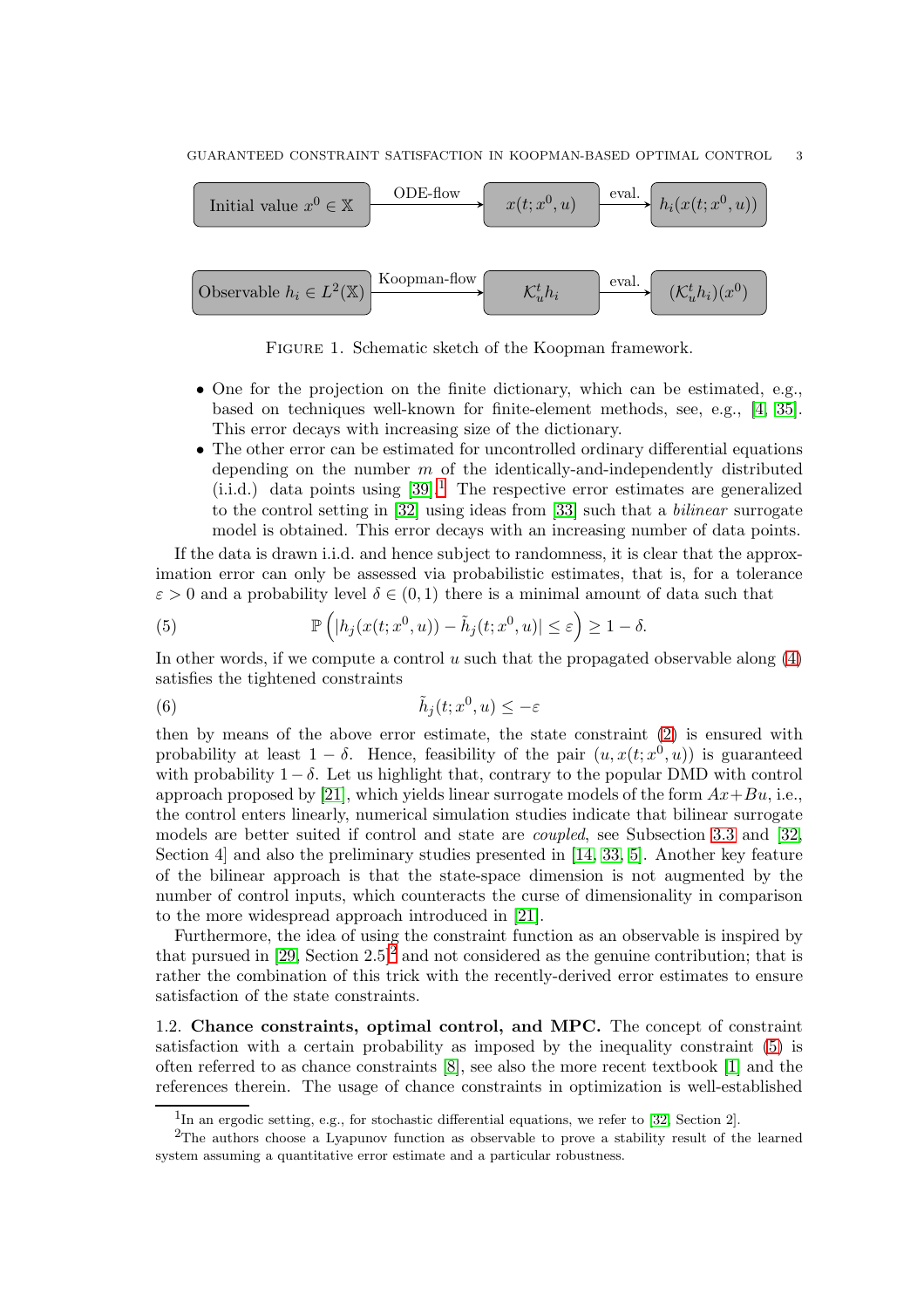in economics [\[9\]](#page-9-7), has attracted considerable interest [\[13\]](#page-9-8) and is also applied in optimal path planning [\[2\]](#page-9-9) MPC, see, e.g., [\[26\]](#page-10-8), but also more recent work on stochastic MPC by [\[7,](#page-9-10) [30,](#page-10-9) [12\]](#page-9-11).

In this paper, we approach the problem from a different perspective. In the cited references, chance constraints were employed to properly take uncertainty into account. A key feature is that a violation has to be acceptable as long as it doesn't occur too often, e.g., rotations of a wind turbine at high speed as considered in [\[23\]](#page-10-10). Here, chance constraints are motivated by the error estimates for data-based surrogate modeling of nonlinear systems, which are naturally probabilistic.

### 2. Bilinear eDMD-based approximation of control systems

<span id="page-3-0"></span>Instead of first propagating the state dynamics forward in time and, then, evaluating the state constraint  $h_j$  for some  $j \in \{1, \ldots, p\}$ , the Koopman framework allows to propagate the *observable*  $h_j$  forward in time using the Koopman operator  $\mathcal{K}_u^t$  or, equivalently, the non-autonomous generator  $\mathcal{L}^u = \mathcal{L}^u(t)$  – both depending on the chosen control function  $u$  – and, then, evaluate it such that the corresponding Koopman operator satisfies the equality [\(3\)](#page-1-3) and, thus, allows to evaluate the imposed state constraints, see Figure [1.](#page-2-0)

In this part, we will present eDMD as a popular approach to obtain data-based approximations of the unknown Koopman operator  $\mathcal{K}_u^t$  and its generator  $\mathcal{L}^u$ .

<span id="page-3-1"></span>2.1. eDMD for autonomous systems. Extended Dynamic Mode Decomposition is a very powerful data-based framework to describe the dynamics of observable functions by means of the corresponding Koopman theory [\[20\]](#page-10-11), see [\[6,](#page-9-12) [31,](#page-10-12) [37\]](#page-10-13). Whereas most approximation resuts are of asymptotic nature, i.e., in the infinite data limit, recently the preprints [\[39\]](#page-10-4) and [\[24\]](#page-10-14) provided quantitative bounds for autonomous systems.

In this part we introduce the data-driven finite-dimensional approximation of the Koopman generator and operator for autonomous systems, i.e., setting  $u \equiv \bar{u} \in \mathbb{U}$  in cf. [\(4\)](#page-1-2), by means of eDMD, see, e.g., [\[38,](#page-10-15) [18\]](#page-10-16). To this end, we assume that

$$
\mathbb{X} = \{x \in \mathbb{R}^d : h_i(x) \le 0 \text{ for all } i = 1, \dots, p\}
$$

is compact and consider the ODE with state  $x(t) \in \mathbb{X}$ 

$$
\dot{x}(t) = f(x(t)),
$$

where  $f: \mathbb{X} \to \mathbb{R}^d$  is locally Lipschitz continuous. For initial datum  $x^0$ , the Koopman operator semigroup acting on bounded measurable functions  $\varphi \in L^2(\mathbb{X})$  is defined by

$$
(\mathcal{K}^t \varphi)(x^0) = \varphi(x(t))
$$

and the generator  $\mathcal{L}: D(\mathcal{L}) \subset L^2(\mathbb{X}) \to L^2(\mathbb{X})$  is deduced via the derivative of each orbit map at zero, i.e.,

<span id="page-3-2"></span>(7) 
$$
\mathcal{L}\varphi := \lim_{t \to 0} \frac{(\mathcal{K}^t - \mathrm{Id})\varphi}{t}
$$

and hence, for  $h \in L^2(\mathbb{X})$ ,  $h = \mathcal{K}^t \varphi \in L^2(\mathbb{X})$  solves the Cauchy problem

$$
\dot{h} = \mathcal{L}h, \qquad h(0) = \varphi.
$$

In order to define the Koopman operator semigroup for all times  $t \geq 0$ , one usually assumes invariance of the compact set X, which is needed to render  $h = \mathcal{K}^t \varphi \in L^2(\mathbb{X})$  for all  $t \geq 0$  and  $\varphi \in L^2(\mathbb{X})$ . However, first, our approach presented below will approximate the generator, and thus we only need our state to be contained in  $X$  up to any arbitrary small time  $t > 0$  to be able to define the generator as in [\(7\)](#page-3-2). Then, in order to obtain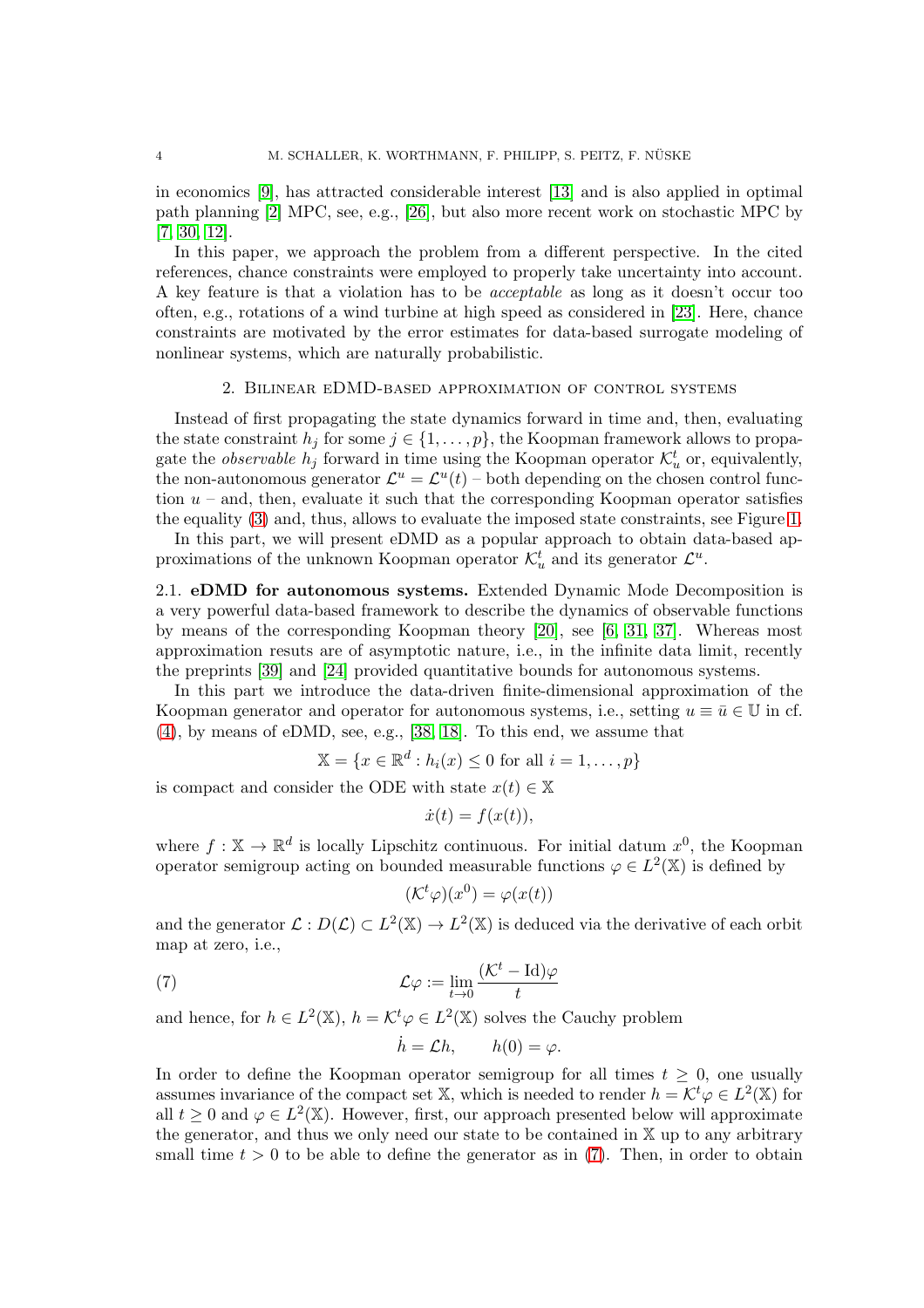error estimates for arbitrary long time horizons when going to a control setting, we have to ensure that the state trajectories remain in the set X by means of our chosen control function. Besides a controlled forward-invariance of the set X this can be ensured by choosing an initial condition contained in a suitable sub-level set of the optimal value function of a respective optimal control problem, see, e.g.,  $[3]$  or  $[11]$  for an illustrative application of such a technique in showing recursive stability of Model Predictive Control (MPC) without stabilizing terminal constraints for discrete- and continuous-time systems, respectively.

For a fixed dictionary of linearly independent observables  $\psi_1, \ldots, \psi_N \in D(\mathcal{L})$  we consider the finite dimensional subspace

$$
\mathbb{V} := \text{span}\{\{\psi_j\}_{j=1}^N\} \subset D(\mathcal{L})
$$

and denote by  $P_V$  denote the orthogonal projection onto  $V$ . Then, we denote the Galerkin projection of the Koopman generator by

<span id="page-4-2"></span>
$$
\mathcal{L}_{V} := P_{V} \mathcal{L}|_{V}.
$$

Along the lines of [\[19\]](#page-10-17), we have the representation  $\mathcal{L}_{V} = C^{-1}A$ , where  $C, A \in \mathbb{R}^{N \times N}$ with

 $C_{i,j} = \langle \psi_i, \psi_j \rangle_{L^2(\mathbb{X})} \quad \text{and} \quad A_{i,j} = \langle \psi_i, \mathcal{L} \psi_j \rangle_{L^2(\mathbb{X})}.$ 

Consider data points  $x_0, \ldots, x_{m-1} \in \mathbb{X}$  and the matrices

$$
\Psi(X) := \left( \left( \begin{array}{c} \psi_1(x_0) \\ \psi_N(x_0) \end{array} \right) \middle| \dots \middle| \left( \begin{array}{c} \psi_1(x_{m-1}) \\ \psi_N(x_{m-1}) \end{array} \right) \right)
$$

$$
\mathcal{L}\Psi(X) := \left( \left( \begin{array}{c} (\mathcal{L}\psi_1)(x_0) \\ (\mathcal{L}\psi_N)(x_0) \end{array} \right) \middle| \dots \middle| \left( \begin{array}{c} (\mathcal{L}\psi_1)(x_{m-1}) \\ (\mathcal{L}\psi_N)(x_{m-1}) \end{array} \right) \right).
$$

Then, defining matrices  $\tilde{C}_m$ ,  $\tilde{A}_m \in \mathbb{R}^{N \times N}$  by

$$
\tilde{C}_m = \frac{1}{m} \Psi(X) \Psi(X)^\top
$$
 and  $\tilde{A}_m = \frac{1}{m} \Psi(X) \mathcal{L} \Psi(X)^\top$ ,

an empirical, i.e., purely data-based estimator for the Galerkin projection  $\mathcal{L}_{V}$  is given by

$$
(9) \t\t\t\t\t\tilde{\mathcal{L}}_m = \tilde{C}_m^{-1} \tilde{A}_m.
$$

<span id="page-4-1"></span>2.2. Building a bilinear surrogate control system. In the context of data-based approximation of control systems, a lot of research has been invested over the past years, beginning with the popular DMD with control [\[34\]](#page-10-18), which was later used in Model Predictive Control (MPC), see, e.g., [\[21\]](#page-10-6). Another popular method is to use a coordinate transformation into Koopman eigenfunctions [\[17\]](#page-9-15) or a component-wise Taylor series expansion [\[28\]](#page-10-19). In [\[27\]](#page-10-20), the prediction error of the method proposed in [\[34\]](#page-10-18) was estimated using the convergence result of [\[22\]](#page-10-21). However, the result is of purely asymptotic nature, i.e., it does not state a convergence rate in terms of data points.

We briefly sketch the main steps of the bilinear surrogate modeling approach presented in [\[33\]](#page-10-5), for which a finite-data error estimate was given in [\[32\]](#page-10-2). Considering a control  $u \in L^{\infty}([0,T], \mathbb{R}^{n_c})$ , it turns out that by control affinity of the system, also the Koopman generators are control affine, cf. [\[33\]](#page-10-5). Thus, setting

<span id="page-4-0"></span>(10) 
$$
\mathcal{L}^u(t) = \mathcal{L}^0 + \sum_{i=0}^{n_c} u_i(t) \left( \mathcal{L}^{e_i} - \mathcal{L}^0 \right),
$$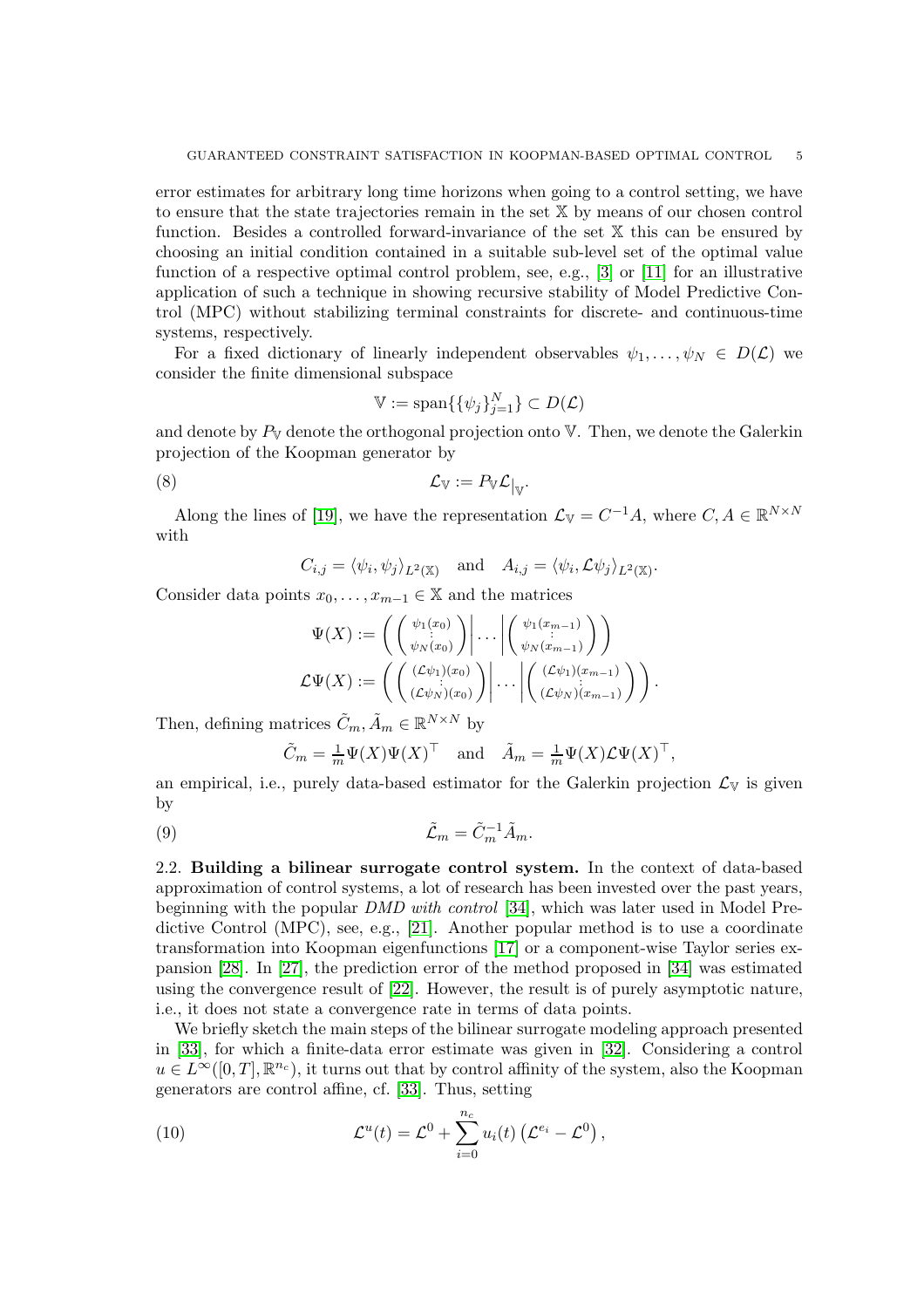where  $\mathcal{L}^{\bar{u}}$  is the Koopman generator for the autonomous system with constant control  $\bar{u} \in \{0, e_1, \ldots, e_{n_c}\},$  we can describe the time evolution of an observable function h via  $\dot{h} = \mathcal{L}^u(t)h.$ 

In view of  $(10)$ , it is intuitively clear that we can quantitatively estimate the error for approximations of the controlled dynamics if we have access to quantitative error bounds for approximations of the autonomous generators  $\mathcal{L}^{e_i}$ ,  $i = 0, \ldots, n_c$ , where we set  $e_0 := 0$  for brevity of notation.

Analogously to Subsection [2.1](#page-3-1) for a given control  $u \in L^{\infty}([0,T]; \mathbb{R}^{n_c})$  we denote the projection of  $(10)$  onto a finite dictionary  $\nabla$  by

(11) 
$$
\mathcal{L}_{\mathbb{V}}^u(t) := \mathcal{L}_{\mathbb{V}}^0 + \sum_{i=1}^{n_c} u_i(t) \big( \mathcal{L}_{\mathbb{V}}^{e_i} - \mathcal{L}_{\mathbb{V}}^0 \big)
$$

and the corresponding approximation by means of eDMD using  $m$  data points by

(12) 
$$
\tilde{\mathcal{L}}_m^u(t) := \tilde{\mathcal{L}}_m^0 + \sum_{i=1}^{n_c} u_i(t) \big( \tilde{\mathcal{L}}_m^{e_i} - \tilde{\mathcal{L}}_m^0 \big).
$$

Example 1. We briefly present a numerical example with a Duffing oscillator, cf. [\[32,](#page-10-2) Section 4.2.1] for more details, using the bilinear surrogate model approach to showcase its superior performance to the standard approach of eDMDc [\[34,](#page-10-18) [21\]](#page-10-6), whenever state and control are coupled. Consider the dynamics

<span id="page-5-0"></span>(13) 
$$
\frac{dx}{dt} = \begin{pmatrix} x_2 \\ -\delta x_2 - \alpha x_1 - 2\beta x_1^3 u \end{pmatrix}, \quad x(0) = x^0,
$$

where we set  $\alpha = -1, \beta = 1, \delta = 0$  and the initial state  $x^0 = (1, 1)^\top$ . As the dictionary  $\{\psi_j\}_{j=1}^N$ , we choose monomials with maximal degree five. Figure [2](#page-6-0) shows the prediction  $accuracy for m = 100 and the excellent agreement is observed for the bilinear surrogate$ model. In particular the relative error is below  $0.1$  percent for almost 3 seconds, whereas the eDMDc approach has a large error of approximately 10 percent from the start and becomes unstable within the first second.

## 3. Finite-data error bounds Koopman-based control

In our work [\[32\]](#page-10-2), we provided first quantitative error bounds for approximating control systems by means of bilinear eDMD-based surrogate modeling of control systems as described in Subsection [2.2.](#page-4-1) Our results were formulated for the broad class of Stochastic Differential Equations (SDEs) from which, the ODE-dynamics [\(1\)](#page-0-0) can be obtained as a particular case. In this context, we also obtained new results considering either i.i.d. sampling or ergodic sampling. In the following, we sketch the main results of our analysis for ODE-systems subject to i.i.d. sampling and briefly comment on the available extensions in Subsection [3.3.](#page-8-0)

3.1. Existing results for i.i.d. sampling of ODE systems. Thus, we now assume that we have sampled data points for each autonomous system with constant control  $e_i$ ,  $i = 0, \ldots, n_c$ , and formed the respective data-based estimators of the generators. Now we state the main assumption that is central to obtain a quantitative error bound.

<span id="page-5-1"></span>Assumption 2. Assume that the data obtained for each autonomous system with constant control  $u \equiv e_i$ ,  $i = 0, \ldots, n_c$ , is sampled i.i.d. from the Lebesgue measure and contained in the compact subset X.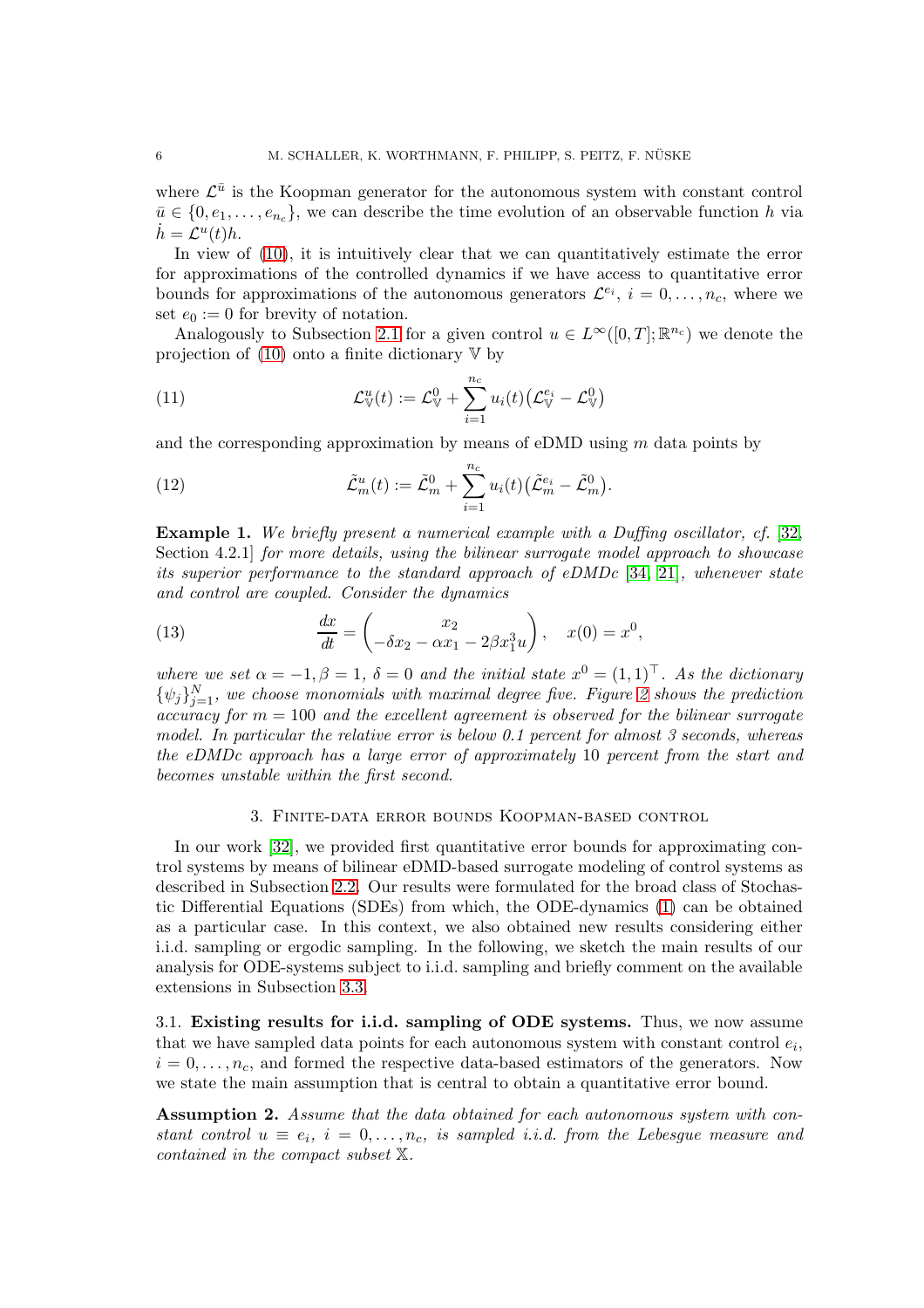

<span id="page-6-0"></span>Figure 2. Comparison of system [\(13\)](#page-5-0), bilinear surrogate model and the linear model obtained via eDMDc for a random control input with  $u(t) \in$  $[-1, 1].$ 

Under this assumption we can provide an error bound on the individual generators corresponding to the autonomous systems.

<span id="page-6-2"></span>**Theorem 3.** Let Assumption [2](#page-5-1) hold. Then, for any desired error bound  $\varepsilon > 0$  and probabilistic tolerance  $\delta \in (0,1)$ , there is a number of data points  $m_0$  such that for any  $m \geq m_0$ , we have the estimate

$$
\mathbb{P}\big(\|\mathcal{L}_{\mathbb{V}}^{e_i}-\tilde{\mathcal{L}}_m^{e_i}\|_F\leq \varepsilon\big)\geq 1-\delta.
$$

for all  $i = 0, \ldots, n_c$ .

This can now be put together as an error bound for the the control system, exploiting control affininty.

<span id="page-6-3"></span>**Corollary 4.** Let Assumption [2](#page-5-1) hold. Then, for any desired error bound  $\tilde{\varepsilon} > 0$  and probabilistic tolerance  $\delta \in (0,1)$ , prediction horizon  $T > 0$ , and control function  $u \in$  $\tilde{L}^{\infty}(0,T;\mathbb{R}^{n_c})$  there is a number of data points  $m_0$  such that for any  $m \geq m_0$ , we have the estimate

$$
\mathrm{ess\,inf}_{t\in[0,T]}\,\mathbb{P}\big(\|\mathcal{L}_{\mathbb{V}}^u(t)-\tilde{\mathcal{L}}_m^u(t)\|_F\leq\tilde{\varepsilon}\big)\geq 1-\tilde{\delta}.
$$

Having a bound on the nonautonomous generator at hand, we can derive a bound on resulting trajectories of observables by means of Gronwall's inequality.

<span id="page-6-1"></span>Corollary 5. Let Assumption [2](#page-5-1) hold. Let  $T, \varepsilon > 0$  and  $\delta \in (0,1)$ ,  $z^0 \in \mathbb{R}^N$  and  $u \in L^{\infty}(0,T;\mathbb{R}^{n_c})$  such that the state response along the dynamics [\(1\)](#page-0-0) is contained in X. Then there is a number of data points  $m_0$  such that for any  $m \geq m_0$ , the solutions  $z, \tilde{z}$ of

$$
\begin{aligned}\n\dot{z}(t) &= \mathcal{L}_{\mathbb{V}}^u(t)z \\
\dot{z}(t) &= \tilde{C}^u(t)\tilde{z}\n\end{aligned}
$$
\n
$$
\begin{aligned}\nz(0) &= z^0 \\
\tilde{z}(0) &= z^0\n\end{aligned}
$$

$$
\dot{\tilde{z}}(t) = \tilde{\mathcal{L}}_m^u(t)\tilde{z} \qquad \qquad \tilde{z}(0) = z
$$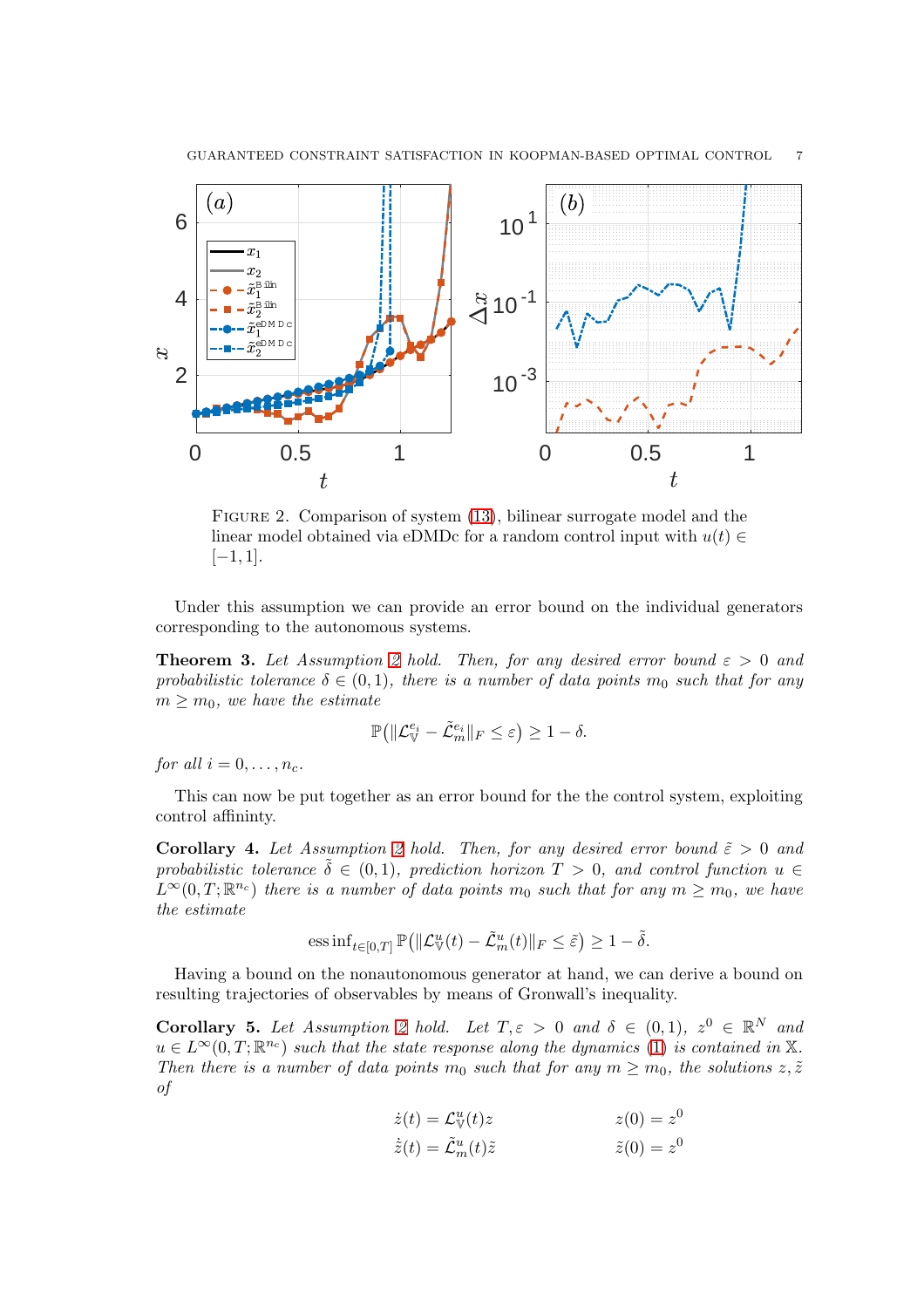satisfy

$$
\min_{t \in [0,T]} \mathbb{P} \big( \| z(t) - \tilde{z}(t) \|_2 \le \varepsilon \big) \ge 1 - \delta.
$$

3.2. Guaranteed constraint satisfaction. If the dictionary consisting of the constraint functionals  $V = \{h_{i=1}^p\}$  form a Koopman invariant subspace, the previous method directly yields an estimate for the error in the constraint functionals.

If this is not the case, one further has to analyze the error resulting from projection onto the dictionary [\(8\)](#page-4-2). To this end, we choose a dictionary that consists of our constraint functionals  $h_i$ ,  $i = 1, \ldots, p$  $i = 1, \ldots, p$  $i = 1, \ldots, p$ , as introduced in Section 1 and is further enriched by finite elements, i.e.,

$$
\mathbb{V}_{\Delta x} = \text{span}\{\{h_i\}_{i=1}^p, \{\psi_i\}_{i=1}^l\}
$$

where  $\psi_i, i = 1, \ldots, l$ , are the usual linear hat functions defined on a regular uniform triangulation of X with meshsize  $\Delta x > 0$  (e.g., the incircle diameter of each cell) and nodes  $x_j$ ,  $j = 1, \ldots, l$ , i.e., we have  $\psi_i(x_j) = \delta_{ij}$ , where the latter is the usual Kronecker symbol. As usual in finite-element theory, we assume that X has a locally Lipschitz boundary. Note that the size of the dictionary is given by dim  $\mathbb{V}_{\Delta x} = \Delta x^d + p$ . For details on finite elements, we refer to, e.g., [\[4,](#page-9-2) [35\]](#page-10-3).

In the following, we will not explicitly use that we included the state constraint functions  $h_i$  in the dictionary. However, including them has the advantage that in case  $\mathbb{V}_{\Delta x}$ is a Koopman invariant subspace, the projection error vanishes and we directly obtain estimates on the evaluated constraints in terms of the data.

We now provide a novel approximation result that does not only consider the projected system, but gives an estimate for the full error, similar to the one obtained in [\[39,](#page-10-4) Proposition 5.1] for autonomous systems.

<span id="page-7-0"></span>**Theorem 6.** Let  $h \in C^2(\mathbb{X}, \mathbb{R})$ , a probabilistic tolerance  $\varepsilon > 0$ , a probability level  $\delta \in$  $(0,1)$  and a control  $u \in L^{\infty}(0,T;\mathbb{R}^{n_c})$  be given such that the state response of [\(1\)](#page-0-0) is contained in X. Then, there is a mesh size  $\Delta x > 0$  and a minimal amount of data  $m \in \mathbb{N}$ , such that the data-based prediction

$$
\frac{d}{dt}\tilde{h}_{m,\Delta x}(t) = \tilde{\mathcal{L}}^u_{\mathbb{V}_h}(t)\tilde{h}_{m,h}(t)
$$

with initial state  $\tilde{h}_{m,\Delta x}(0) = P_{\mathbb{V}_{\Delta} x}h$  satisfies

$$
\mathbb{P}\left(\|h(x(t;x^0,u))-\tilde{h}_{m,\Delta x}(x^0)\| \leq \varepsilon\right) \geq 1-\delta.
$$

*Proof.* Denote by  $h_{\Delta x}$  the solution of

$$
\dot{h}_{\Delta x} = \mathcal{L}_{\mathbb{V}_{\Delta x}}^u(t) h_{\Delta x}
$$

with initial condition  $h_{\Delta x}(0) = P_{\mathbb{V}_{\Delta x}}h$ , i.e., the Galerkin projection of the Koopman dynamics onto the finite element enriched space of observables  $\mathbb{V}_{\Delta x}$ . Using finite element convergence results for transport equations [\[35,](#page-10-3) Section 14.3], we obtain that  $|h_{\Delta x}(x^0)$  $h(x(t; x^0, u)) \leq c(h)\Delta x$ . Hence, we conclude

$$
\|\tilde{h}_{m,\Delta x}(t) - h(x(t; x^0, u))\| \le \|\tilde{h}_{m,\Delta x}(t) - h_{\Delta}x(t)\| + \|h_{\Delta x}(t) - h(x(t; x^0, u))\|
$$
  

$$
\le c(h) \left(\frac{1}{\sqrt{m}(\Delta x^d + p)} + \Delta x\right),
$$

where the first bound follows from Corollary [5,](#page-6-1) resp. [\[32,](#page-10-2) Corollary 18] and the second from finite element theory for transport equations [\[35,](#page-10-3) Section 14.3].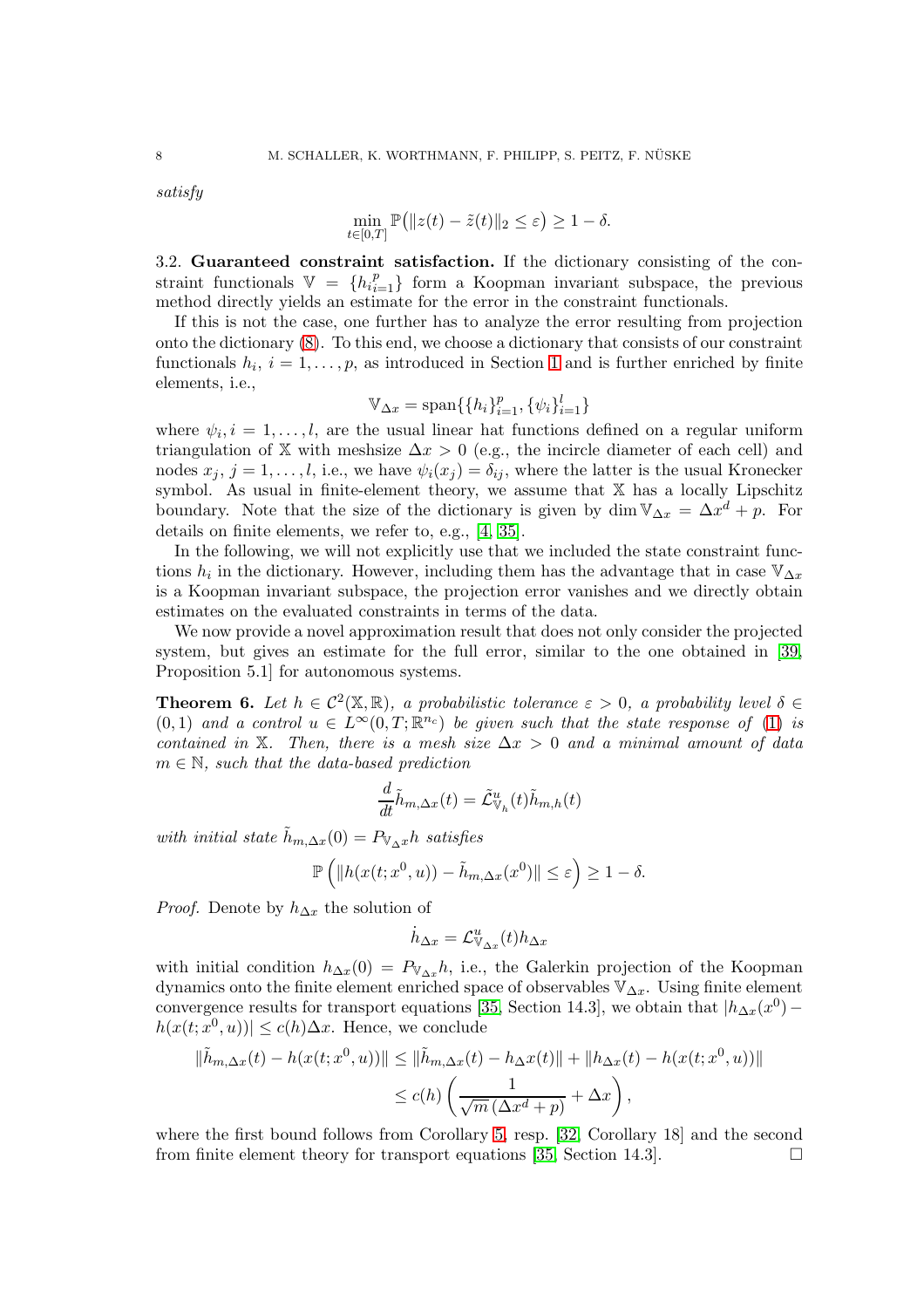This result can now be used to obtain constraint satisfaction.

Corollary 7 (Chance constraint satisfaction). For any probabilistic tolerance  $\varepsilon > 0$ , probability level  $\delta \in (0,1)$  and control  $u \in L^{\infty}(0,T;\mathbb{R}^{n_c})$  such that the state response of [\(1\)](#page-0-0) is contained in X, there is a mesh size  $\Delta x = \mathcal{O}(\varepsilon)$  and a minimal amount of data  $m = \mathcal{O}(\varepsilon^{-d+2})$ , such that if the the data-based prediction

$$
\frac{d}{dt}\tilde{h}_{i,m,\Delta x}(t) = \tilde{\mathcal{L}}^u_{\mathbb{V}_h}(t)\tilde{h}_{i,m,h}(t)
$$

with initial state  $\tilde{h}_{i,m,\Delta x}(0) = P_{\mathbb{V}_{\Delta} x} h_i$  satisfies

$$
\tilde{h}_{i,m\Delta x}(t) \leq -\varepsilon
$$

then we have that the state response of [\(1\)](#page-0-0) satisfies

$$
h_i(x(t, x^0; u)) \le 0
$$

with probability at least  $1 - \delta$ .

*Proof.* The proof follows by applying Theorem [6](#page-7-0) to each constraint function  $h_i$ .  $\Box$   $\Box$ 

In the previous result we have the data requirements  $m = \mathcal{O}(\varepsilon^{-d+2})$ . This effect when approximating functions on a d-dimensional domain is widely known as the curse of dimensionality, e.g., in numerical methods for the Hamilton-Jacobi-Bellman equation. We further refer the reader to the discussion in [\[39\]](#page-10-4), where the readers compare the data efficiency of eDMD for system identification with other methods. We stress, that in particular due to this exponential scaling with the state dimension the bilinear approach has severe advantages in terms of data efficiency, as the state is not augmented by the control.

<span id="page-8-0"></span>3.3. Extension to the SDE case and ergodic sampling. In our work [\[32\]](#page-10-2) we considered the more general case of nonlinear stochastic differential equations of the form

(SDE) 
$$
dX_t = F(X_t) dt + \sigma(X_t) dW_t,
$$

where  $X_t \in \mathbb{X} \subset \mathbb{R}^d$  is the state,  $F : \mathbb{X} \to \mathbb{R}^d$  is the drift vector field,  $\sigma : \mathbb{X} \to \mathbb{R}^{d \times d}$  is the diffusion matrix field, and  $W_t$  is a d-dimensional Brownian motion. For SDEs, the Koopman semigroup can then be defined by means of the expected value of observables along the flow and the functional analytic framework for analyzing the semigroup and its generator is very similar to the ODE-case.

A central result in our work [\[32\]](#page-10-2) was an error estimate for data that is obtained from one trajectory and hence is not necessarily i.i.d. This result is of particular interest in applications, where sampling one long trajectory might be easier than obtaining i.i.d. samples. In order to still capture the structural properties of the dynamics by observing only one trajectory, we make use of the concept of ergodicity. This means that there is a a measure  $\mu$  with positive density that is invariant under the action of the Koopman semigroup, i.e.,

$$
\int_{\mathbb{X}} \mathcal{K}^t f \, \mathrm{d}\mu = \int_{\mathbb{X}} f \, \mathrm{d}\mu
$$

for all bounded measurable functions f and all  $t \geq 0$ . Using this invariant measure, assuming exponential stability of the Koopman semigroup on the orthogonal complement of the constant functions our main results Theorem [3](#page-6-2) and Corollaries [4](#page-6-3) resp. [5](#page-6-1) also hold true for the case of ergodic sampling, that is, obtaining data points from one (possibly long) trajectory.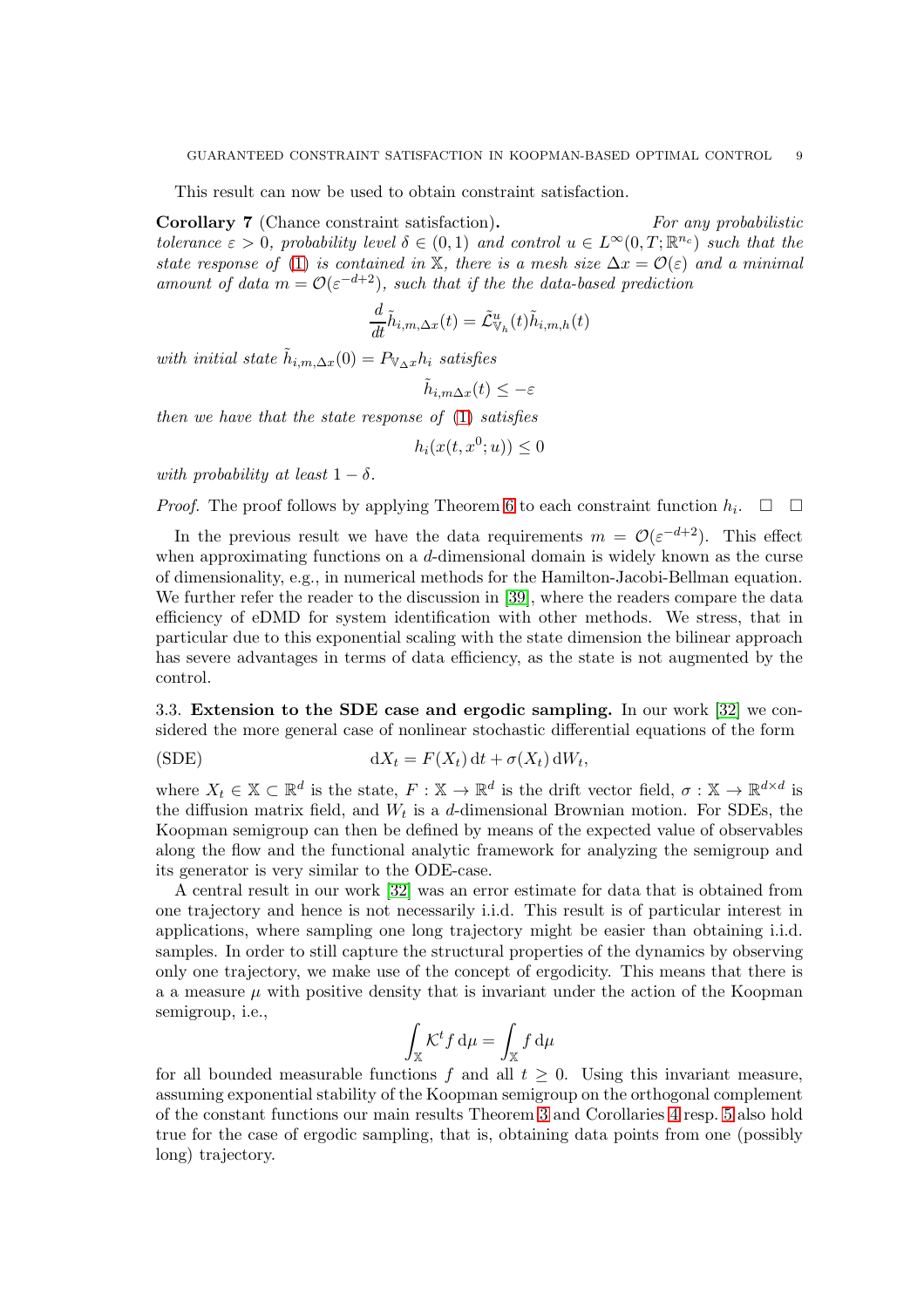### 4. Conclusion and outlook

Motivated by data-based surrogate modeling for optimal control problems with state constraints, we derived quantitative error estimates for eDMD-approximations of control systems. In this context, we showed that constraints can be satisfied for the original, possibly unknown system, if a tightened constraint for the data-based surrogate model holds.

Future work considers the refinement of the results in an optimal control context, where as of now, we only guaranteed constraint satisfaction. Here, suboptimality estimates explicitly depending on both data and dictionary size have to be derived. Moreover, a sensitivity analysis of the OCP could reveal robustness of optimal solutions with respect to approximation errors, that can be further exploited by numerical techniques, cf. [\[16\]](#page-9-16). Moreover, the results in this work enable the development of data-driven MPC techniques using surrogate models.

#### **REFERENCES**

- <span id="page-9-6"></span>[1] J. R. Birge and F. Louveaux. Introduction to stochastic programming. Springer Science & Business Media, 2011.
- <span id="page-9-9"></span>[2] L. Blackmore, M. Ono, and B. C. Williams. Chance-constrained optimal path planning with obstacles. IEEE Transactions on Robotics, 27(6):1080–1094, 2011.
- <span id="page-9-13"></span>[3] A. Boccia, L. Grüne, and K. Worthmann. Stability and feasibility of state constrained MPC without stabilizing terminal constraints. Systems  $\mathcal C$  Control Letters, 72(8):14–21, 2014.
- <span id="page-9-4"></span><span id="page-9-2"></span>[4] D. Braess. Finite Elements. Cambridge University Press, 1997.
- [5] D. Bruder, X. Fu, and R. Vasudevan. Advantages of bilinear Koopman realizations for the modeling and control of systems with unknown dynamics. IEEE Robotics and Automation Letters, 6(3):4369-4376, 2021.
- <span id="page-9-12"></span>[6] S. L. Brunton, M. Budišić, E. Kaiser, and J. N. Kutz. Modern Koopman theory for dynamical systems, 2021. Preprint available at: arXiv:2102.12086.
- <span id="page-9-10"></span>[7] M. Cannon, B. Kouvaritakis, S. V. Raković, and Q. Cheng. Stochastic tubes in model predictive control with probabilistic constraints. IEEE Transactions on Automatic Control, 56(1):194–200, 2010.
- <span id="page-9-5"></span>[8] A. Charnes and W. Cooper. Chance constraints and normal deviates. Journal of the American statistical association, 57(297):134–148, 1962.
- <span id="page-9-7"></span><span id="page-9-1"></span>[9] A. Charnes and W. W. Cooper. Chance-constrained programming. Management science, 6(1):73–79, 1959.
- [10] J.-M. Coron, L. Grüne, and K. Worthmann. Model predictive control, cost controllability, and homogeneity. SIAM Journal on Control and Optimization, 58(5):2979–2996, 2020.
- <span id="page-9-14"></span>[11] W. Esterhuizen, K. Worthmann, and S. Streif. Recursive feasibility of continuous-time model predictive control without stabilising constraints. IEEE Control Systems Letters, 5(1):265–270, 2020.
- <span id="page-9-11"></span>[12] M. Farina, L. Giulioni, and R. Scattolini. Stochastic linear model predictive control with chance constraints–a review. Journal of Process Control, 44:53–67, 2016.
- <span id="page-9-8"></span>[13] A. Geletu, M. Klöppel, H. Zhang, and P. Li. Advances and applications of chance-constrained approaches to systems optimisation under uncertainty. International Journal of Systems Science, 44(7):1209–1232, 2013.
- <span id="page-9-3"></span>[14] D. Goswami and D. A. Paley. Global bilinearization and controllability of control-affine nonlinear systems: a Koopman spectral approach. In 2017 IEEE 56th Annual Conference on Decision and Control (CDC), pages 6107–6112, 2017.
- <span id="page-9-0"></span>[15] L. Grüne and J. Pannek. Nonlinear model predictive control. In Nonlinear model predictive control, pages 45–69. Springer, 2017.
- <span id="page-9-16"></span>[16] L. Grüne, M. Schaller, and A. Schiela. Efficient Model Predictive Control for parabolic PDEs with goal oriented error estimation. To appear in SIAM Journal of Scientific Computing. Preprint available at: arXiv:2007.14446, 2020.
- <span id="page-9-15"></span>[17] E. Kaiser, J. N. Kutz, and S. L. Brunton. Data-driven discovery of Koopman eigenfunctions for control. Machine Learning: Science and Technology, 2:035023, 2021.